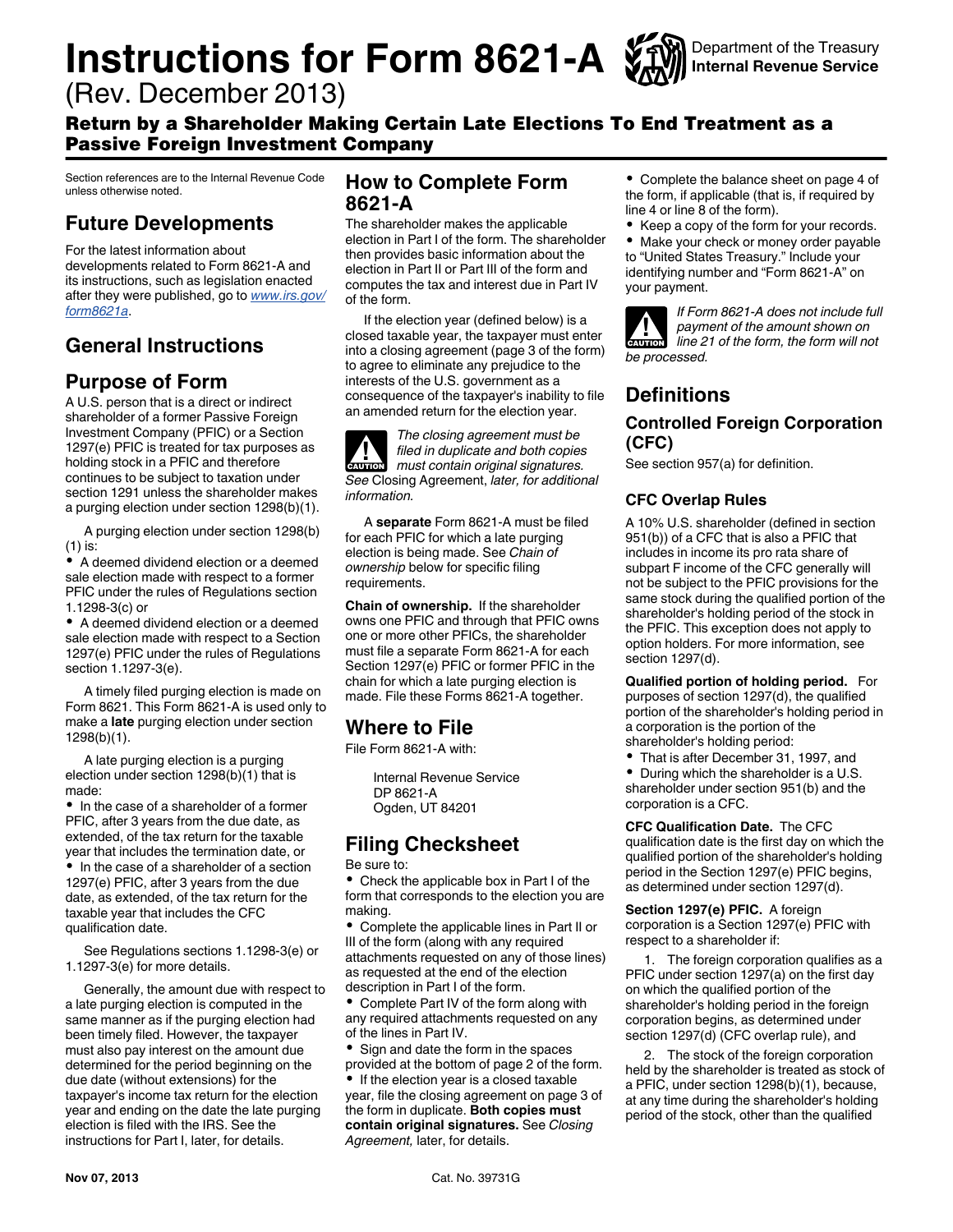portion, the corporation was a PFIC that was not a QEF.

# **Election Year**

• In the case of a former PFIC, the election year is the taxable year of the electing shareholder that includes the termination date.

• In the case of a Section 1297(e) PFIC, the election year is the taxable year of the electing shareholder that includes the CFC qualification date.

# **Former PFIC**

A foreign corporation is a former PFIC with respect to the shareholder if the corporation satisfies neither the income test nor the asset test (described under the definition of PFIC below), but whose stock, held by that shareholder, is treated as stock of a PFIC, under section 1297(b)(1), because at any time during the shareholder's holding period of the stock the corporation was a PFIC (under the income or asset test of section 1297(a) described below) that was not a qualified electing fund (QEF), and the shareholder has not made a mark-to-market election with respect to the PFIC.

#### **Indirect shareholder**

Generally, a U.S. person is an indirect shareholder of a Section 1297(e) PFIC or a former PFIC if it is:

1. A direct or indirect owner of a pass-through entity that is a direct or indirect shareholder of a Section 1297(e) PFIC or a former PFIC,

2. A shareholder of a PFIC that is a shareholder of a Section 1297(e) PFIC, or a former PFIC,

3. A 50%-or-more shareholder of a foreign corporation that is not a PFIC and that directly or indirectly owns stock of a Section 1297(e) PFIC or a former PFIC, or

4. A 50%-or-more shareholder of a domestic corporation that owns a section 1291 fund.

# **Passive Foreign Investment Company (PFIC)**

A foreign corporation is a PFIC if it meets either the income or asset test described below.

1. **Income test.** 75% or more of the corporation's gross income for its taxable year is passive income (as defined in section 1297(b)).

2. **Asset test.** At least 50% of the average percentage of assets (determined under section 1297(e)) held by the foreign corporation during the taxable year are assets that produce passive income or that are held for the production of passive income.

**Basis for measuring assets.** When determining PFIC status using the asset test, a foreign corporation may use adjusted basis if:

1. The corporation is not publicly traded for the taxable year and

2. The corporation (a) is a CFC or (b) makes an election to use adjusted basis.

Publicly traded corporations must use fair market value when determining PFIC status using the asset test.

**Look-thru rule.** When determining if a foreign corporation that owns at least 25% (by value) of another corporation is a PFIC, the foreign corporation is treated as if it held a proportionate share of the assets and received directly its proportionate share of the income of the 25%-or-more owned corporation.

# **Qualified Electing Fund (QEF)**

A PFIC is a QEF if the U.S. person who is a direct or indirect shareholder of the PFIC elects (under section 1295) to treat the PFIC as a QEF. See the instructions for Form 8621 for more information.

## **Shareholder**

A shareholder is a U.S. person that is a direct or indirect shareholder of the foreign corporation. See *Indirect shareholder,*  earlier, for definition.

## **Termination date**

The termination date is the last day of the last taxable year of the foreign corporation during which it qualified as a PFIC under section 1297(a).

# **Specific Instructions**

# **Address and Identifying Number**

**Address.** Include the suite, room, or other unit number after the street address. If the Post Office does not deliver mail to the street address and the shareholder has a P.O. box, enter the box number instead.

**Identifying number.** Individuals should enter a social security number or a taxpayer identification number issued by the IRS. All other entities must enter an employer identification number.

**Shareholder Contact Information.** If the person to contact with respect to Form 8621-A is the taxpayer, enter "Same" in the entry space for the name. If the person to contact with respect to Form 8621-A is a person other than the taxpayer, enter the information requested and attach Form 2848.

# **Part I. Elections**

# **Election A. Late Deemed Dividend Election With Respect to a Former PFIC**

This is a deemed dividend election under section 1298(b)(1) that is made with respect to a former PFIC after the time prescribed in

Regulations section 1.1298-3(c)(4) has elapsed.

#### **Who May Make the Election**

This election may be made by a U.S. person that is a shareholder of a foreign corporation that is a former PFIC with respect to such shareholder provided the foreign corporation was a CFC during the last taxable year as a PFIC.

# **Effect of Election**

A shareholder making this election is treated as receiving a dividend of its pro rata share of the post-1986 earnings and profits of the former PFIC on the termination date. The deemed dividend is taxed under section 1291 as an excess distribution, allocated only to the days in the shareholder's holding period during which the foreign corporation qualified as a PFIC. For this purpose, the shareholder's holding period ends on the termination date. After the deemed dividend election, the shareholder's stock is not treated as stock in a PFIC.

# **Special Rules**

For purposes of this election, the following apply.

The basis of the shareholder's stock is increased by the amount of the deemed dividend. The manner in which the basis adjustment is made depends on whether the shareholder is a direct or indirect shareholder. See Regulations section

1.1298-3(c)(6). • For purposes of the PFIC rules only, the

shareholder's new holding period begins on the day following the termination date.

The term "post-1986 earnings and profits" means the undistributed earnings and profits of the PFIC (as of the close of the taxable year that includes the termination date without reduction for dividends distributed during the taxable year) accumulated in tax years beginning after 1986 during which the CFC was a PFIC and while the shareholder held the stock.

## **Line 3 Attachment**

The shareholder must attach a statement to Form 8621-A that shows the calculation of its pro rata share of the post-1986 earnings and profits of the former PFIC that is treated as distributed to the shareholder on the termination date. The post-1986 earnings and profits may be reduced (but not below zero) by the amount that the shareholder satisfactorily shows was previously included in its income or in the income of another U.S. person. The shareholder shows this by including in the statement mentioned above the following information:

The name, address, and identifying number of the U.S. person and the amount that was included in income;

• The tax year in which the amount was previously included in income;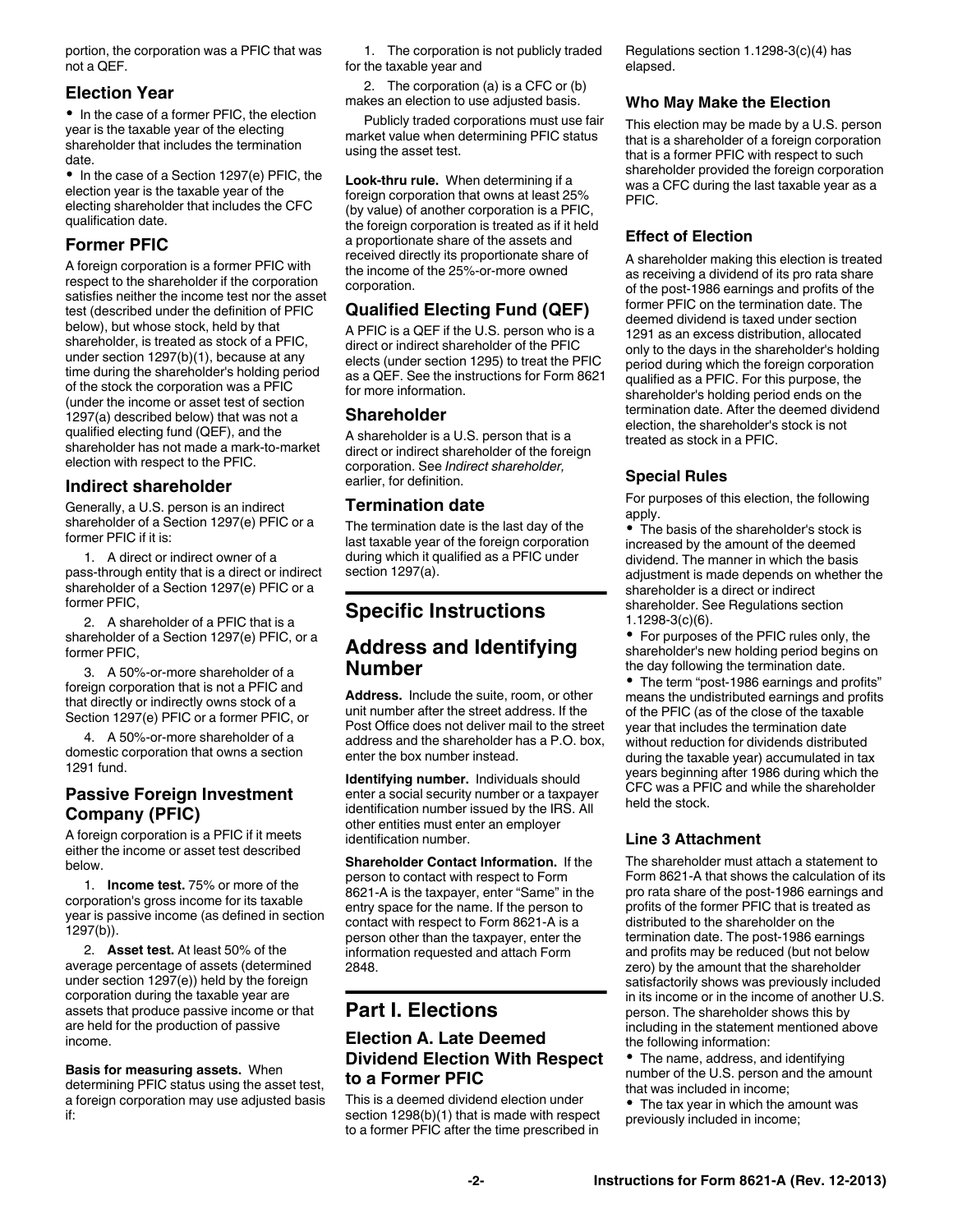For more information on making Election A, see Regulations section 1.1298-3(c) and Regulations section 1.1298-3(e).

#### **How To Make the Election**

To make this election, check box A in Part I and complete Part II, lines 1, 2, and 3, and Part IV.

# **Election B. Late Deemed Sale Election With Respect to a Former PFIC**

This is a deemed sale election under section 1298(b)(1) that is made with respect to a former PFIC after the time prescribed in Regulations section 1.1298-3(b)(3) has elapsed.

#### **Who May Make the Election**

This election may be made by a U.S. person that is a shareholder of a former PFIC.

#### **Effect of Election**

A shareholder making this election is deemed to have sold the former PFIC stock on the termination date for its fair market value. The gain from the deemed sale is taxed under section 1291 as an excess distribution received on the termination date. After the deemed sale election, the shareholder's stock is not treated as stock in a PFIC.

#### **Special Rules**

For purposes of this election, the following apply.

• The basis of the shareholder's stock is increased by the gain recognized on the deemed sale. The manner in which the basis adjustment is made depends on whether the shareholder is a direct or indirect shareholder. See Regulations section 1.1298-3(b)(5).

For purposes of the PFIC rules only, the shareholder's new holding period of the stock begins on the day following the termination date.

The election may be made for stock on which the shareholder will realize a loss, but that loss cannot be recognized. In addition, there is no basis adjustment for a loss.

#### **How to Make the Election**

To make this election, check box B in Part I and complete Part II, lines 1, 2, and 4, and Part IV. For more information regarding making Election B, see Regulations section 1.1298-3(b) and Regulations section 1.1298-3(e).

# **Election C. Late Deemed Dividend Election With Respect To a Section 1297(e) PFIC**

This is a deemed dividend election under section 1298(b)(1) that is made by a shareholder (defined earlier) with respect to a Section 1297(e) PFIC that is also a CFC after the time prescribed in Regulations section 1.1297-3(c)(4) has elapsed.

#### **Who May Make the Election**

The election may be made by a shareholder of a foreign corporation that is a Section 1297(e) PFIC with respect to that shareholder.

## **Effect of Election**

A shareholder making this election is treated as receiving a dividend of its pro rata share of the post-1986 earnings and profits of the Section 1297(e) PFIC on the CFC qualification date. The deemed dividend is taxed under section 1291 as an excess distribution, allocated only to the days in the shareholder's holding period during which the foreign corporation qualified as a PFIC. For this purpose, the shareholder's holding period ends on the day before the CFC qualification date. After the deemed dividend election, the shareholder's stock is not treated as stock in a PFIC.

#### **Special Rules**

For the purpose of this election, the following apply:

The basis of the shareholder's stock is increased by the amount of the deemed dividend. The manner in which the basis adjustment is made depends on whether the shareholder is a direct or indirect shareholder. See Regulations section 1.1297-3(c)(6).

For purposes of the PFIC rules only, the shareholder's new holding period begins on the CFC qualification date.

• The term "post-1986 earnings and profits" means the undistributed earnings and profits of the PFIC (as of the day before the CFC qualification date) accumulated in taxable years beginning after 1986 during which the CFC was a PFIC and while the shareholder held the stock.

#### **Line 7 Attachment**

The shareholder must attach a statement to Form 8621-A that shows the calculation of its pro rata share of the post-1986 earnings and profits of the Section 1297(e) PFIC that is treated as distributed to the shareholder on the CFC qualification date. The post-1986 earnings and profits may be reduced (but not below zero) by the amount that the shareholder satisfactorily shows was previously included in its income or in the income of another U.S. person. The shareholder shows this by including in the statement mentioned above the following information:

The name, address, and identifying number of the U.S. person and the amount that was included in income;

• The tax year in which the amount was previously included in income;

A description of the transaction in which the shareholder acquired the stock of the Section 1297(e) PFIC from the other U.S. person; and

The provision of law under which the shareholder's holding period includes the holding period of the other U.S. person.

#### **How to Make the Election**

To make this election, check box C in Part I and complete Part III, lines 5, 6, and 7, and Part IV.

For more information on making Election C, see Regulations sections 1.1297-3(c) and (e).

# **Election D. Late Deemed Sale Election With Respect To a Section 1297(e) PFIC**

This is a deemed sale election under section 1298(b)(1) that is made with respect to a Section 1297(e) PFIC after the time prescribed in Regulations section 1.1297-3(b)(3) has elapsed.

#### **Who May Make the Election**

This election may be made by a U.S. person that is a shareholder of a foreign corporation that is a section 1297(e) PFIC with respect to such shareholder.

## **Effect of Election**

A shareholder making this election is deemed to have sold the Section 1297(e) PFIC stock on the CFC qualification date for its fair market value. The gain from the deemed sale is taxed under section 1291 as an excess distribution received on the CFC qualification date. After the deemed sale election, the shareholder's stock is not treated as stock in a PFIC.

#### **Special Rules**

For purposes of this election, the following apply.

• The basis of the shareholder's stock is increased by the gain recognized on the deemed sale. The manner in which the basis adjustment is made depends on whether the shareholder is a direct or indirect

shareholder. See Regulations section 1.1297-3(b)(5).

For purposes of the PFIC rules only, the shareholder's new holding period begins on the CFC qualification date.

 $\bullet$ The election may be made for stock on which the shareholder will realize a loss, but that loss cannot be recognized. In addition, there is no basis adjustment for a loss.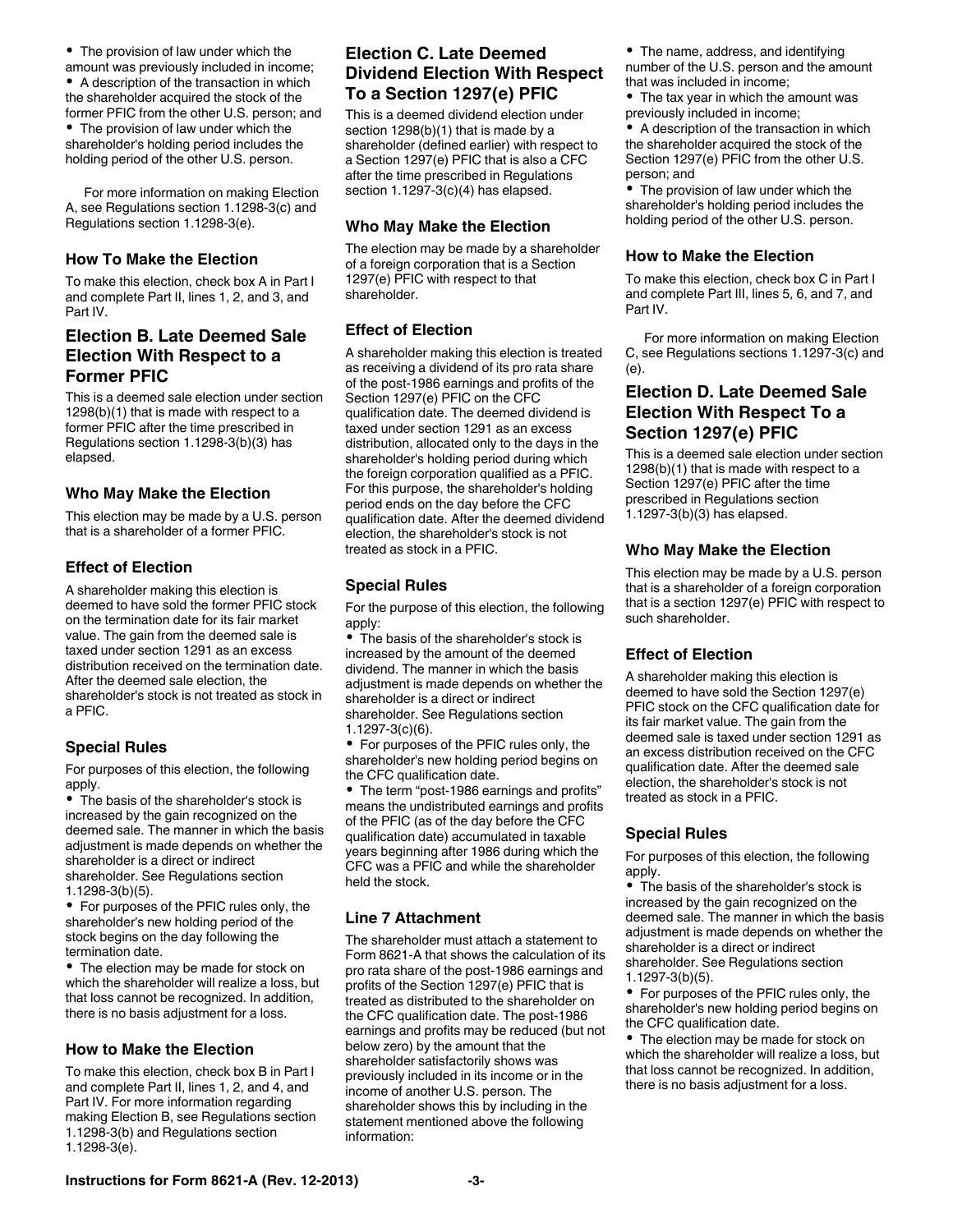#### **How To Make the Election**

To make this election, check box D in Part I and complete Part III, lines 5, 6, and 8, and Part IV.

For more information on making Election D, see Regulations sections 1.1297-3(b) and (e).

# **Part IV. Computation of Tax and Interest Due**

#### **Line 9a**

Enter the amount treated as an excess distribution under the deemed dividend or deemed sale election. This amount is:

• In the case of a former PFIC making a deemed dividend election, the amount on line 3 of Part II.

• In the case of a former PFIC making a deemed sale election, the amount on line 4 of Part II.

• In the case of a Section 1297(e) PFIC making a deemed dividend, the amount on line 7 of Part III.

• In the case of a Section 1297(e) PFIC making a deemed sale election, the amount on line 8 of Part III.

# **Lines 9b and 10**

Determine the allocation of the excess distribution to all applicable taxable years on a separate sheet and attach it to Form 8621-A. Divide the amount on line 9a by the number of days in your holding period. The holding period of the stock is treated as ending on:

• The termination date, in the case of a former PFIC making a deemed sale or deemed dividend election;

The CFC qualification date, in the case of a Section 1297(e) PFIC making a deemed sale election; and

The day before the CFC qualification date, in the case of a Section 1297(e) PFIC making a deemed dividend election.

Determine the amount allocable to each tax year in your holding period by adding the amounts allocated to the days in each such tax year. Then:

• Add the amounts allocated to the tax years before the foreign corporation became a PFIC (pre-PFIC years) and amounts allocated to the election year. Enter the sum on line 10.

With respect to the amounts allocated to each tax year in your holding period other than the election year and the pre-PFIC years, see the instructions for line 14.

## **Lines 11 and 12**

The shareholder's income tax liability is generally the amount shown on the "total tax" line of the return.

## **Line 14**

Determine the increase in tax for each tax year in your holding period other than the election year and pre-PFIC years (i.e., for each PFIC year). An increase in tax is

determined for each PFIC year by multiplying the part of the distribution or disposition allocated to each year (see *Lines 9b and 10,*  earlier) by the highest rate of tax under section 1 or section 11, whichever applies, in effect for that tax year. Add the increases in tax computed for all PFIC years. Enter the aggregate increases in tax (before credits) on line 14.

# **Line 15**

To figure the foreign tax credit, figure the total creditable foreign taxes attributable to the excess distribution (line 9a) amount. This amount includes, for 10% or greater corporate shareholders, any taxes deemed paid under section 902. Both the direct and indirect foreign taxes must be creditable under general foreign tax credit principles and the shareholder must choose to claim the foreign tax credit.

The excess distribution taxes (the creditable foreign taxes attributable to an excess distribution) are allocated in the same manner as the excess distribution is allocated. See the instructions for *Lines 9b and 10* and *Line 14,* earlier. Those taxes allocated to pre-PFIC tax years and the election year are taken into account for the election year under the general rules of the foreign tax credit.

The excess distribution taxes allocated to a PFIC year only reduce the increase in tax figured for that tax year (but not below zero). No carryover of any unused excess distribution taxes is allowed.

When you dispose of PFIC stock, the above foreign tax credit rules apply only to the part of the gain that, without regard to section 1291, would be treated under section 1248 as a dividend.

## **Line 16**

This amount is the aggregate increases in taxes on the excess distribution within the meaning of section 1291(c)(2).

## **Line 17**

Compute the interest on each net increase in tax for the period beginning on the due date (without regard to extensions) of your income tax return for the tax year to which an increase in tax is attributable and ending with the due date (without regard to extensions) of your income tax return for the election year.

## **Lines 18 and 19**

The line 18 subtotal represents all amounts due as of the due date (without regard to extensions) of the shareholder's income tax return for the election year. The shareholder making the late deemed dividend or late deemed sale election must pay additional interest on the amount on line 18 from the due date (without regard to extensions) of its income tax return for the election year up to and including the date the Form 8621-A and payment are filed with the IRS. Include this interest amount on line 19.

# **Closing Agreement**

If the election year is a closed taxable year, file the closing agreement on page 3 of the form in duplicate. Both copies must contain original signatures. Photocopies of signatures are not acceptable. The closing agreement on page 3 of the actual form you file is the IRS copy. The photocopy of the closing agreement that you attach to the 4-page form is the taxpayer copy. Write "Taxpayer Copy" in the upper margin of this copy. File the taxpayer copy as the first attachment after the 4-page form. The taxpayer copy will be returned to you after an authorized IRS official has signed it.

**Identifying number.** Individuals should enter a social security number or a taxpayer identification number issued by the IRS. All other entities must enter an employer identification number.

# **Balance Sheet**

If the shareholder is making a late deemed sale election with respect to a former PFIC or a Section 1297(e) PFIC (Election B or D) the shareholder is required to complete the balance sheet on page 4 of Form 8621-A.

**Note.** If the PFIC uses the U.S. dollar approximate separate transactions method of accounting (DASTM), the balance sheet should be prepared and translated into U.S. dollars according to Regulations section 1.985-3(d), rather than U.S. GAAP.

## **Line 11**

You must attach to Form 8621-A a written narrative for each intangible asset describing how the asset valuation was determined. This narrative must include all pertinent valuation information including whether the valuation was done by a third party. If the valuation was done by a third party, include the name and business address of that third party in the narrative.

**Disclosure, Privacy Act, and Paperwork Reduction Act Notice.** We ask for the information on this form to carry out the Internal Revenue laws of the United States. Sections 6001, 6011, 6012(a), 6103, and 6109, and their regulations, require you to provide this information. We need this information to ensure that you are complying with the Internal Revenue laws and to allow us to figure and determine the right amount of tax.

You must fill in all parts of the tax form that apply to you. If you do not file a return under circumstances requiring its filing, do not provide the information we ask for, or provide fraudulent information, you may be charged penalties and be subject to criminal prosecution. Section 6109 requires return preparers to provide their identifying numbers on the return.

Generally, tax returns and return information are confidential, as required by section 6103. However, section 6103 allows